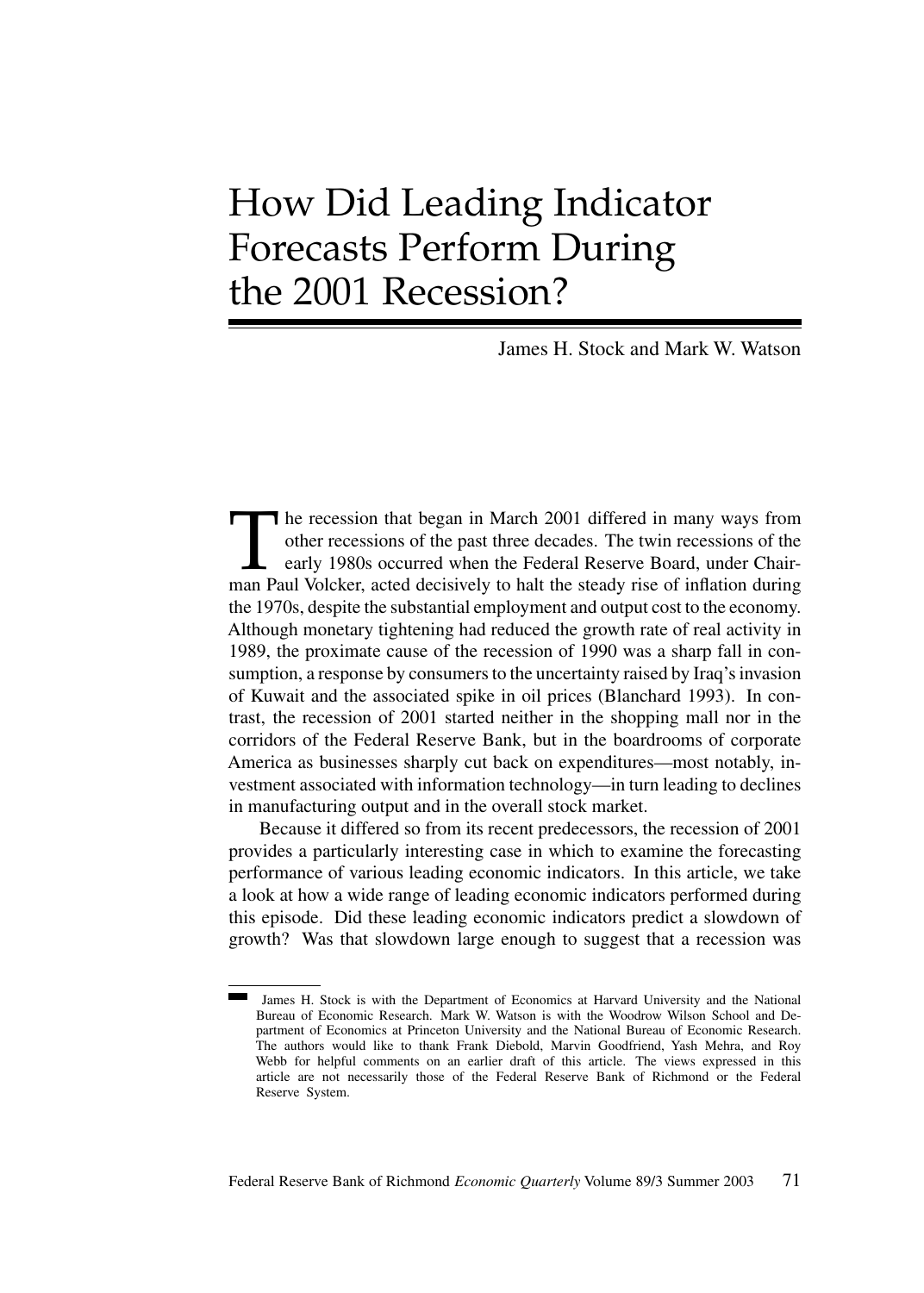imminent? Were the leading indicators that were useful in earlier recessions also useful in this recession? Why or why not?

We begin our analysis by examining the predictions of professional forecasters—specifically, the forecasters in the Survey of Professional Forecasters (SPF) conducted by the Federal Reserve Bank of Philadelphia—during this episode. As we show in Section 2, these forecasters were taken by surprise: even as late as the fourth quarter of 2000, when industrial production was already declining, the median SPF forecast was predicting strong economic growth throughout 2001.

Against this sobering backdrop, Section 3 turns to the performance of individual leading indicators before and during the 2001 recession. Generally speaking, we find that the performance of specific indicators was different during this recession. Some indicators, in particular the so-called term spread (the difference between long-term and short-term interest rates on government debt) and stock returns, provided some warning of a slowdown in economic growth, although the predicted growth was still positive and these indicators fell short of providing a signal of an upcoming recession. Other, previously reliable leading indicators, such as housing starts and orders for capital goods, provided little or no indication of the slowdown.

In practice, individual leading indicators are not used in isolation; as Mitchell and Burns (1938) emphasized when they developed the system of leading economic indicators, their signals should be interpreted collectively. Accordingly, Section 4 looks at the performance of pooled forecasts based on the individual leading indicator forecasts from Section 3 and finds some encouraging results. Section 5 concludes.

## **1. FORECASTING THE 2001 RECESSION: HOW DID THE PROS DO?**

This section begins with a brief quantitative review of the 2001 recession. We then turn to professional forecasts during this episode, as measured in real time by the Philadelphia Fed's quarterly Survey of Professional Forecasters.

## **A Brief Reprise of the 2001 Recession**

Figure 1 presents monthly values of the four coincident indicators that constitute the Conference Board's Index of Coincident Indicators: employment in nonagricultural businesses, industrial production, real personal income less transfers, and real manufacturing and trade sales.<sup>1</sup> These four series are also the primary series that the NBER Business Cycle Dating Committee uses to

<sup>&</sup>lt;sup>1</sup> For additional information on the Conference Board's coincident and leading indexes, see www.tcb-indicators.org.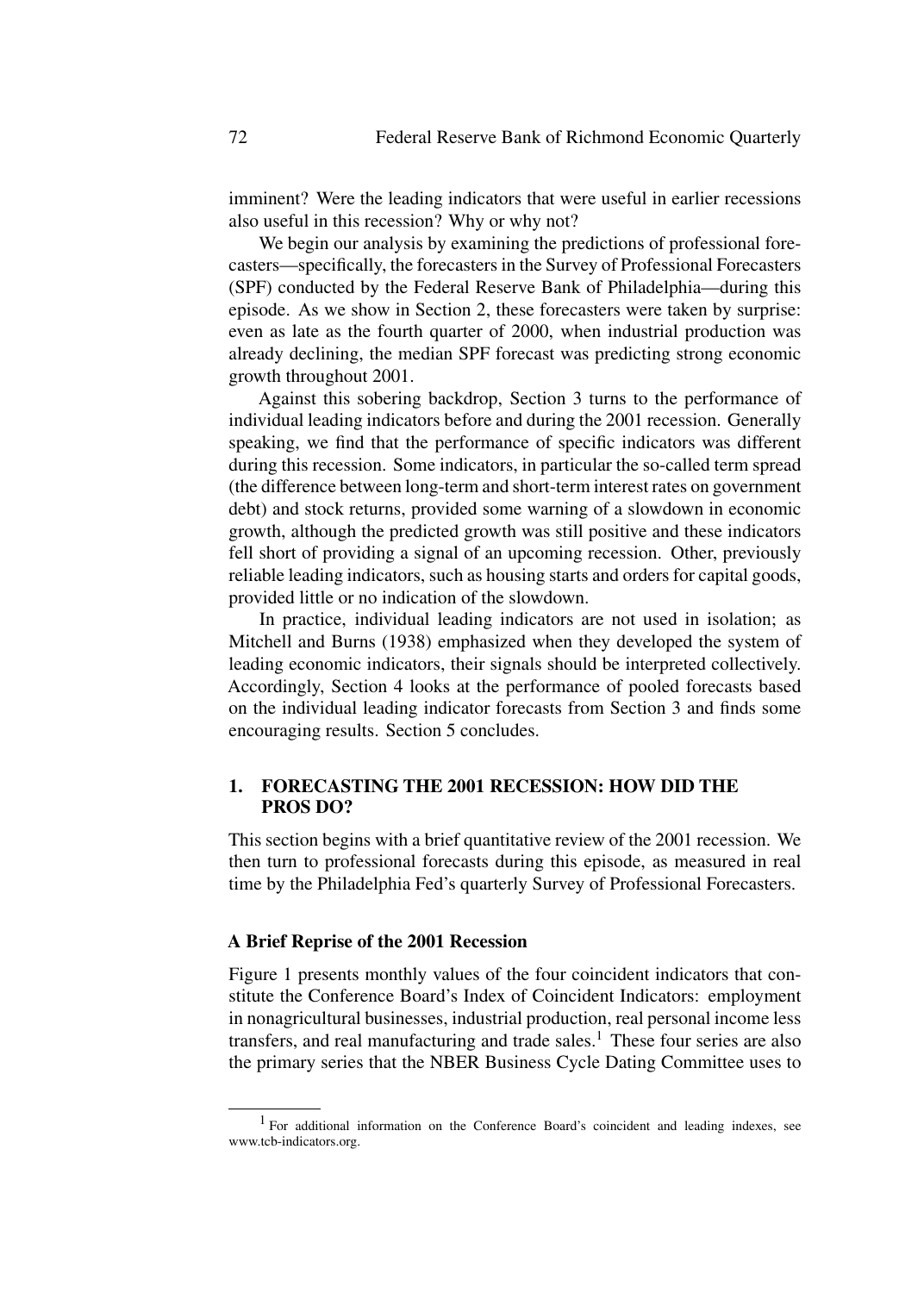

**Figure 1 Coincident Indicators**

establish its business cycle chronology (Hall 2002). The percentage growth rates of these series, expressed at an annual rate, are plotted in Figure 2. In addition, Figure 2 presents the percentage growth of real GDP (at an annual rate); because GDP is measured quarterly and the time scale of Figure 2 is monthly, in Figure 2 the same growth rate of real GDP is attributed to each month in the quarter, accounting for the "steps" in this plot.

Figures 1 and 2 reveal that the economic slowdown began with a decline in industrial production, which peaked in June 2000. Manufacturing and trade sales fell during the first quarter of 2001, but employment did not peak until March 2001, the official NBER cyclical peak. Real personal income reached a cyclical peak in November 2000 and declined by 1.5 percent over the next twelve months. This relatively small decline in personal income reflected the unusual fact that productivity growth remained strong through this recession. Based on the most recently available data, real GDP fell during the first three quarters of 2001, with a substantial decline of 1.6 percent (at an annual rate) in the second quarter.

The economy gained substantial strength in the final quarter of 2001 and throughout 2002, and all the monthly indicators were growing by December 2001. Thus, based on the currently available evidence, the recession appears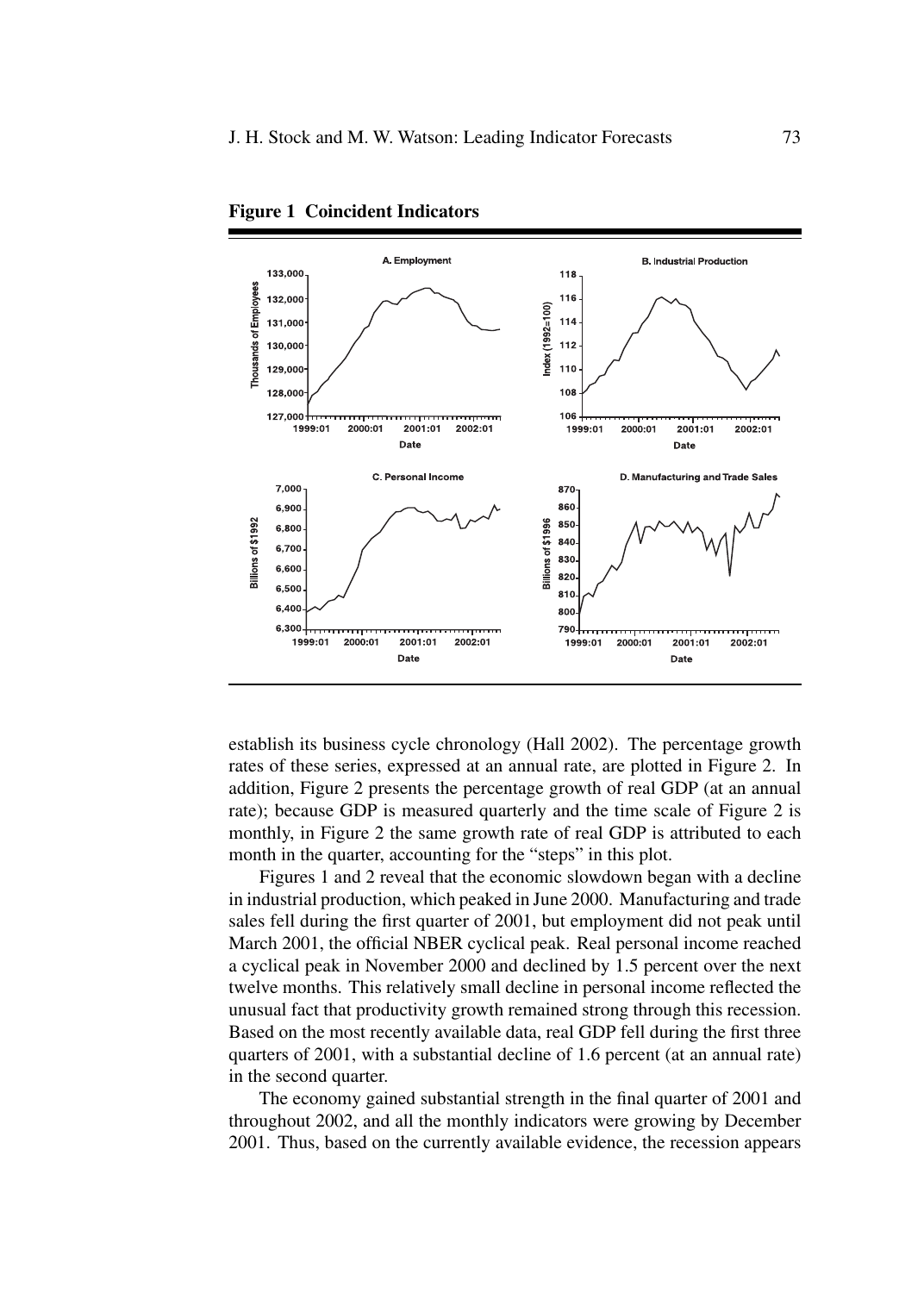

**Figure 2 Coincident Indicators (Growth Rates, PAAR)**

to have ended in the fourth quarter of 2001. When this article went into production, however, the NBER had yet to announce a cyclical trough, that is, a formal end to the recession.

## **Professional Forecasts During 2000 and 2001**

In the second month of every quarter, the Research Department of the Federal Reserve Bank of Philadelphia surveys a large number of professional forecasters—in the first quarter of 2000, thirty-six forecasters or forecasting groups participated—and asks them a variety of questions concerning their short-term forecasts for the U.S. economy. Here, we focus on two sets of forecasts: the forecast of the growth rate of real GDP, by quarter, and the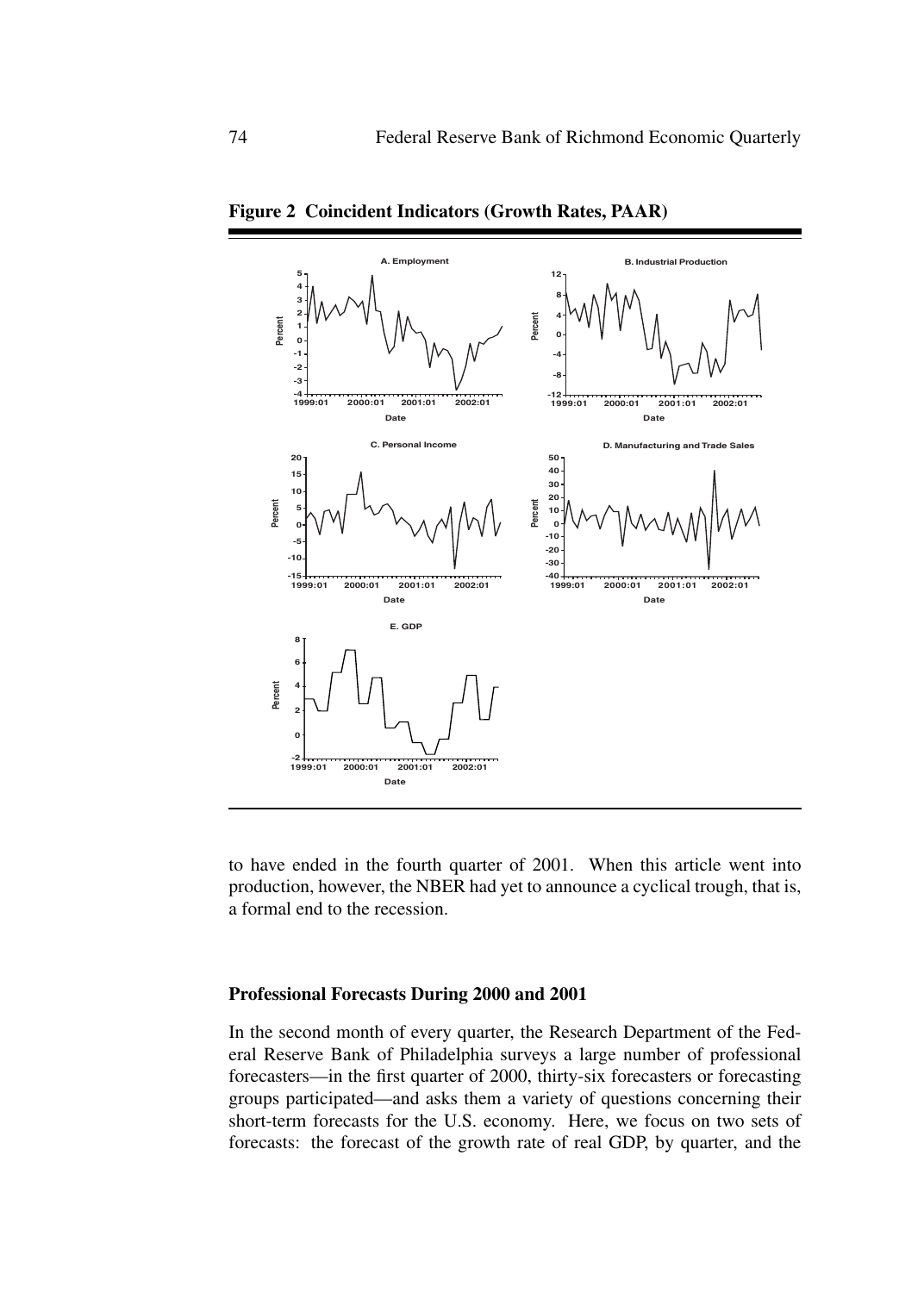| <b>Target Date</b> |                      | <b>Forecasts Made In</b> |          |                |      |     |              |                |           |
|--------------------|----------------------|--------------------------|----------|----------------|------|-----|--------------|----------------|-----------|
|                    |                      | 2000                     |          |                | 2001 |     |              |                |           |
| Quarter            | <b>Actual Growth</b> | Q1                       | $\bf Q2$ | Q <sub>3</sub> | Q4   | Q1  | $\mathbf{Q}$ | Q <sub>3</sub> | <b>O4</b> |
| 2000Q4             | 1.1                  | 2.9                      | 3.1      | 3.2            | 3.2  |     |              |                |           |
| 2001Q1             | $-0.6$               | 2.8                      | 2.6      | 3.0            | 3.3  | 0.8 |              |                |           |
| 2001Q2             | $-1.6$               |                          | 2.9      | 2.7            | 3.2  | 2.2 | 1.2          |                |           |
| 2001Q3             | $-0.3$               |                          |          | 3.2            | 3.3  | 3.3 | 2.0          | 1.2            |           |
| 2001Q4             | 2.7                  |                          |          |                | 3.2  | 3.7 | 2.6          | 2.8            | $-1.9$    |
| 2002O1             | 5.0                  |                          |          |                |      | 3.7 | 3.1          | 2.7            | 0.1       |
| 2002Q2             | 1.3                  |                          |          |                |      |     | 3.6          | 3.0            | 2.4       |
| 2002O3             | 4.0                  |                          |          |                |      |     |              | 3.9            | 3.6       |

**Table 1 Median Forecasts of the Percentage Growth in Quarterly GDP from the Survey of Professional Forecasters**

Notes: Entries are quarterly percentage growth rates of real GDP, at an annual rate. Onequarter-ahead forecasts appear in bold. Actual GDP growth is from the 28 February 2003 GDP release by the Bureau of Economic Analysis. Forecasts are the median forecast from the Philadelphia Federal Reserve Bank's Survey of Professional Forecasters (various issues; see www.phil.frb.org/econ/spf).

probability that the forecasters assign to the event that GDP growth will be negative in an upcoming quarter.

The median growth forecasts—that is, the median of the SPF panel of forecasts of real GDP growth for a given quarter—are summarized in Table 1 for late 2000Q4 through 2002Q3. The first two columns of Table 1 report the quarter being forecast and its actual growth rate of real GDP, based on the most recently available data as of this writing. The remaining columns report the median SPF growth forecasts; the column date is the quarter in which the forecast is made for the quarter of the relevant row. For example, as of 2000Q1, the SPF forecast for 2000Q4 GDP growth was 2.9 percent at an annual rate (this is the upper-left forecast entry in Table 1). Over the course of 2000, as the fourth quarter approached, the SPF forecast of 2000Q4 growth rose slightly; as of 2000Q3, the forecast was 3.2 percent. Because the Bureau of Economic Analysis does not release GDP estimates until the quarter is over, forecasters do not know GDP growth for the current quarter, and in the 2000Q4 survey the average SPF forecast of 2000Q4 real GDP growth was 3.2 percent. As it happened, the actual growth rate of real GDP during that quarter was substantially less than forecasted, only 1.1 percent based on the most recently available data.

An examination of the one-quarter-ahead forecasts (for example, the 2000Q3 forecast of 2000Q4 growth) and the current-quarter forecasts (the 2000Q4 forecast of 2000Q4 growth) reveals that the SPF forecasters failed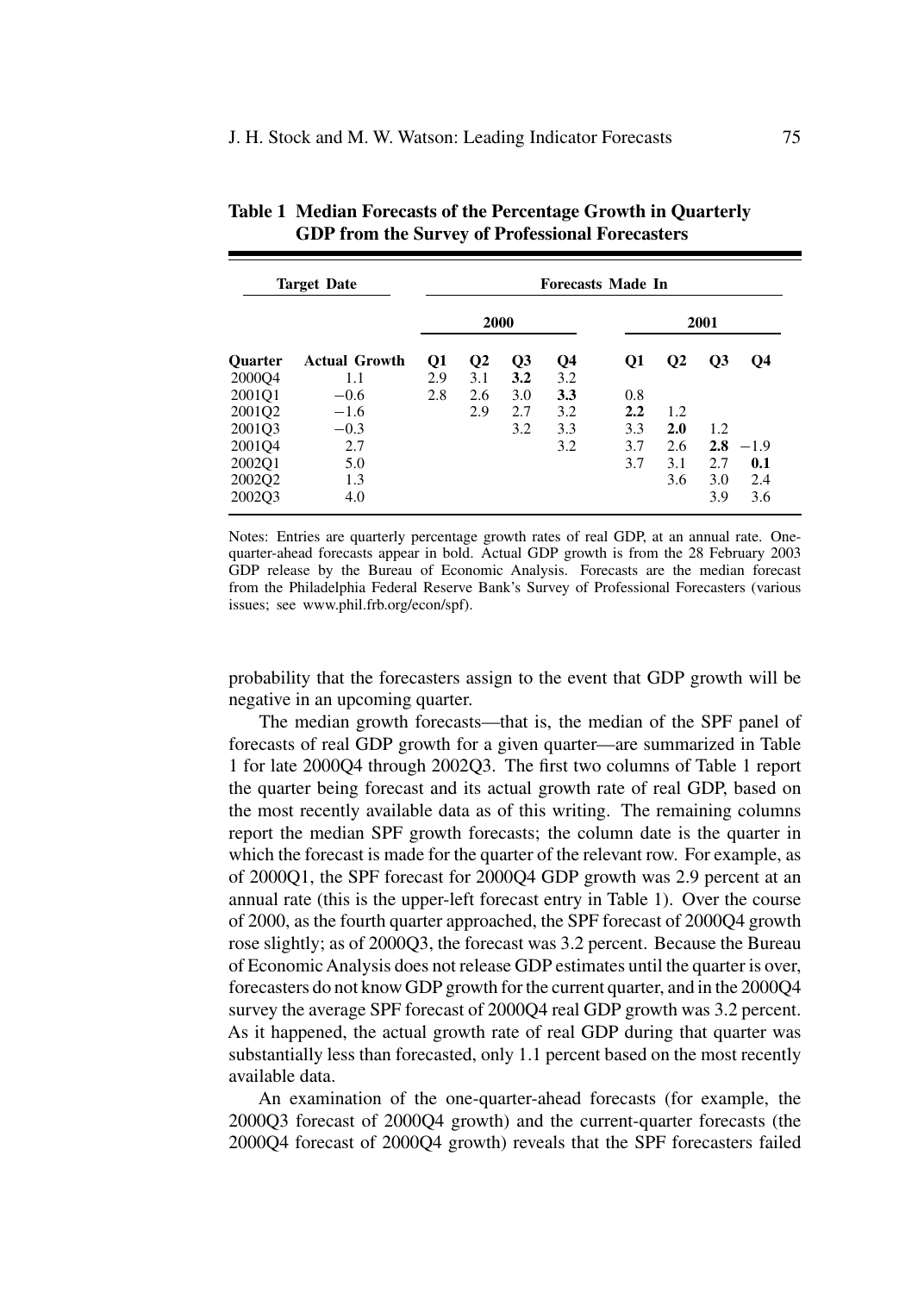| <b>Target Date</b> |                      | <b>Forecasts Made In</b> |                |    |       |     |                 |                 |     |
|--------------------|----------------------|--------------------------|----------------|----|-------|-----|-----------------|-----------------|-----|
|                    |                      | 2000                     |                |    | 2001  |     |                 |                 |     |
| Quarter            | <b>Actual Growth</b> | Q1                       | Q <sub>2</sub> | Q3 | Q4    | Q1  | $\overline{O2}$ | $\overline{O3}$ | О4  |
| 2000Q4             | 1.1                  | 13%                      | 9%             | 7% | $4\%$ |     |                 |                 |     |
| 2001Q1             | $-0.6$               | 17                       | 15             | 13 | 11    | 37% |                 |                 |     |
| 2001Q2             | $-1.6$               |                          | 18             | 16 | 17    | 32  | 32%             |                 |     |
| 200103             | $-0.3$               |                          |                | 17 | 19    | 23  | 29              | 35%             |     |
| 2001Q4             | 2.7                  |                          |                |    | 19    | 18  | 23              | 26              | 82% |
| 2002Q1             | 5.0                  |                          |                |    |       | 13  | 18              | 20              | 49  |
| 2002Q2             | 1.3                  |                          |                |    |       |     | 13              | 16              | 27  |
| 2002O3             | 4.0                  |                          |                |    |       |     |                 | 15              | 18  |
|                    |                      |                          |                |    |       |     |                 |                 |     |

**Table 2 Probabilities of a Quarterly Decline in Real GDP from the Survey of Professional Forecasters**

Notes: Forecast entries are the probability that real GDP growth will be negative, averaged across SPF forecasters. The forecasted probability that growth will be negative in the quarter after the forecast is made (that is, the one-quarter-ahead forecast) appears in bold. See the notes to Table 1.

to predict the sharp declines in real GDP, even as they were occurring. The SPF one-quarter-ahead forecast of 2001Q1 growth was 3.3 percent, whereas GDP actually fell by 0.6 percent; the one-quarter-ahead forecast of 2001Q2 growth was 2.2 percent, but GDP fell by 1.6 percent; and the one-quarterahead forecast of 2001Q3 growth was 2.0 percent, while GDP fell by 0.3 percent. Throughout this episode, this average forecast was substantially too optimistic about near-term economic growth. Only in the fourth quarter of 2001 did the forecasters begin to forecast ongoing weakness—in part in reaction to the events of September 11—but, as it happened, in that quarter GDP was already recovering.

The SPF forecasters are also asked the probability that real GDP will fall, by quarter, and Table 2 reports the average of these probabilities across the SPF forecasters. In the fourth quarter of 2000, the forecasters saw only an 11 percent chance that GDP growth in the first quarter of 2001 would be negative, consistent with their optimistic growth forecast of 3.3 percent for that quarter; in fact, GDP growth was negative, falling by 0.6 percent. Throughout the first three quarters of 2001, the current-quarter predicted probabilities of negative growth hovered around one-third, even though growth was in fact negative in each of those quarters. When, in the fourth quarter of 2001, the SPF forecasters finally were sure that growth would be negative—the SPF probability of negative same-quarter growth was 82 percent—the economy in fact grew by a strong 2.7 percent. Evidently, this recession was a challenging time for professional forecasters.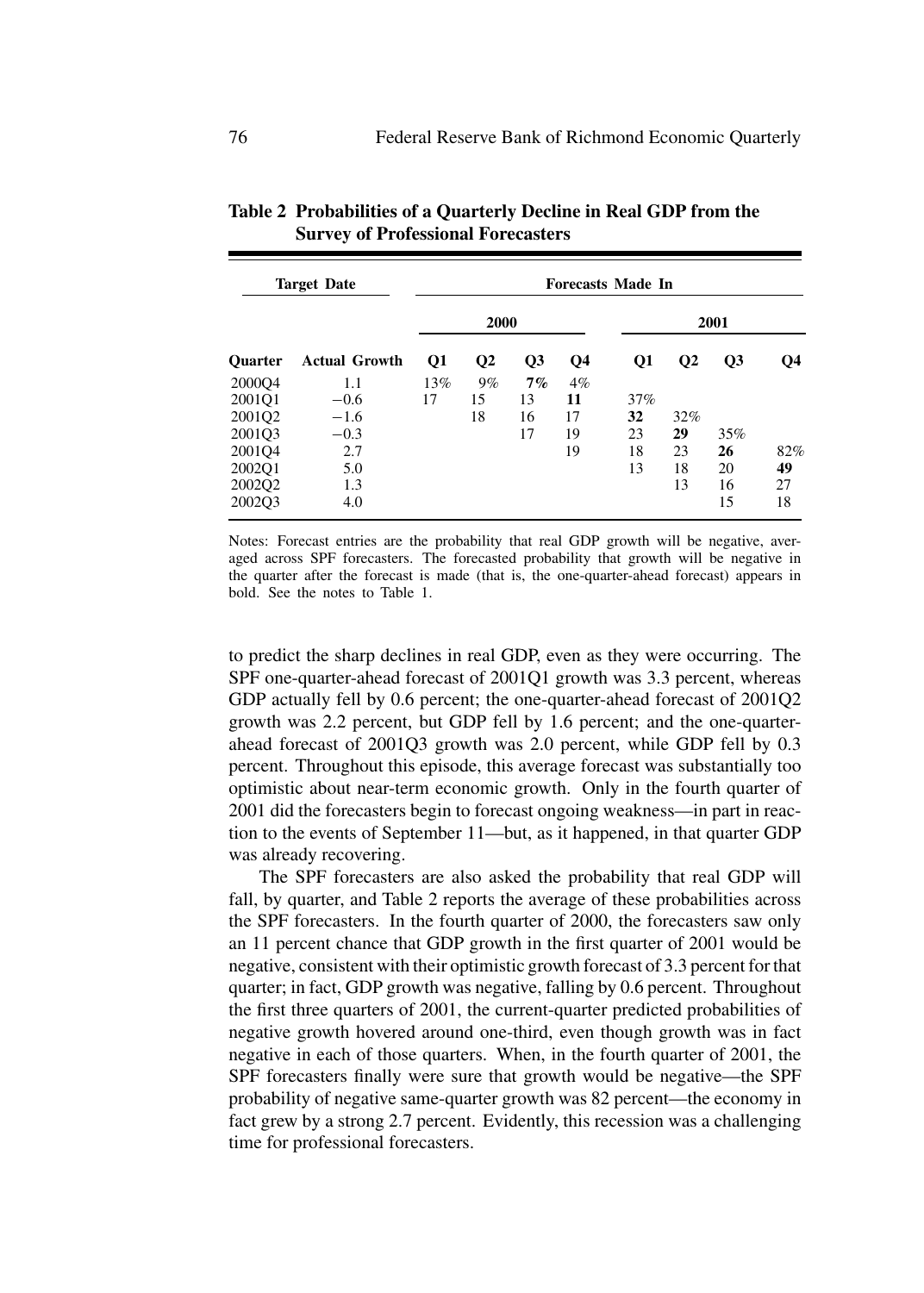| Predictor                                            | <b>Transformation</b> | GDP                              |       | IР              |                                  |
|------------------------------------------------------|-----------------------|----------------------------------|-------|-----------------|----------------------------------|
|                                                      |                       | $h=2$                            | $h=4$ | $h = 2$ $h = 4$ |                                  |
|                                                      |                       | Root Mean Squared Forecast Error |       |                 |                                  |
| Univariate autoregression                            |                       | 2.06                             | 2.03  | 4.34            | 4.92                             |
| <b>Predictor</b>                                     |                       |                                  |       |                 | MSFE Rel. to Univariate AR Model |
| Random walk                                          | level                 | 1.26                             | 1.11  | 1.56            | 1.17                             |
| <b>Interest Rates</b>                                |                       |                                  |       |                 |                                  |
| Federal funds                                        | Δ                     | 1.01                             | 0.71  | 0.97            | 0.78                             |
| 90-day T-bill                                        | Δ                     | 1.01                             | 0.76  | 1.02            | 0.88                             |
| 1-year T-bond                                        | Δ                     | 1.17                             | 0.96  | 1.22            | 1.06                             |
| 5-year T-bond                                        | Δ                     | 1.37                             | 1.24  | 1.38            | 1.23                             |
| 10-year T-bond                                       | Δ                     | 1.36                             | 1.26  | 1.21            | 1.23                             |
| <b>Spreads</b>                                       |                       |                                  |       |                 |                                  |
| Term spread                                          |                       |                                  |       |                 |                                  |
| $(10 \text{ year–federal funds})*$                   | level                 | 0.86                             | 0.65  | 0.77            | 0.72                             |
| Term spread                                          |                       |                                  |       |                 |                                  |
| $(10 \text{ year} - 90 - \text{day} \text{ T-bill})$ | level                 | 0.87                             | 0.62  | 0.70            | 0.62                             |
| Paper-bill spread                                    |                       |                                  |       |                 |                                  |
| (commercial paper-T-bill)                            | level                 | 1.31                             | 1.17  | 1.96            | 1.43                             |
| Junk bond spread                                     |                       |                                  |       |                 |                                  |
| (high yield-AAA corporate)                           | level                 | 0.76                             | 0.65  | 0.67            | 0.58                             |
| <b>Other Financial Variables</b>                     |                       |                                  |       |                 |                                  |
| Exchange rate                                        | $\Delta$ ln           | 0.85                             | 0.87  | 0.85            | 0.80                             |
| Stock prices*                                        | $\Delta$ ln           | 0.83                             | 0.93  | 0.64            | 0.71                             |
| Output                                               |                       |                                  |       |                 |                                  |
| Real GDP                                             | $\Delta$ ln           |                                  |       | 0.92            | 0.96                             |
| IP-total                                             | $\Delta$ ln           | 0.98                             | 1.01  |                 |                                  |
| IP-products                                          | $\Delta$ ln           | 1.03                             | 0.99  | 1.03            | 0.96                             |
| IP-business equipment                                | $\Delta$ ln           | 1.00                             | 1.01  | 1.05            | 1.06                             |
| IP-intermediate products                             | $\Delta$ ln           | 0.89                             | 0.90  | 0.89            | 0.88                             |
| IP-materials                                         | $\Delta$ ln           | 0.97                             | 1.01  | 1.04            | 0.98                             |
| Capacity utilization rate                            | level                 | 0.91                             | 1.01  | 0.85            | 1.03                             |
| <b>Labor Market</b>                                  |                       |                                  |       |                 |                                  |
| Employment                                           | $\Delta$ ln           | 0.96                             | 1.00  | 0.96            | 0.99                             |
| Unemployment rate                                    | Δ                     | 1.24                             | 1.08  | 1.31            | 1.09                             |
| Average weekly hours                                 |                       |                                  |       |                 |                                  |
| in manufacturing*                                    | level                 | 0.87                             | 0.75  | 0.72            | 0.87                             |
| New claims for                                       |                       |                                  |       |                 |                                  |
| unemployment insurance*                              | $\Delta$ ln           | 0.75                             | 0.84  | 0.74            | 0.81                             |
|                                                      |                       |                                  |       |                 |                                  |

# **Table 3 Relative MSFEs of Individual Indicator Forecasts of U.S. Output Growth, 1999Q1–2002Q3**

*Continued on next page*

# **2. FORECASTS BASED ON INDIVIDUAL LEADING INDICATORS**

Perhaps one reason for these difficulties was that the 2001 recession differed from its recent predecessors. If so, this difference would also be reflected

.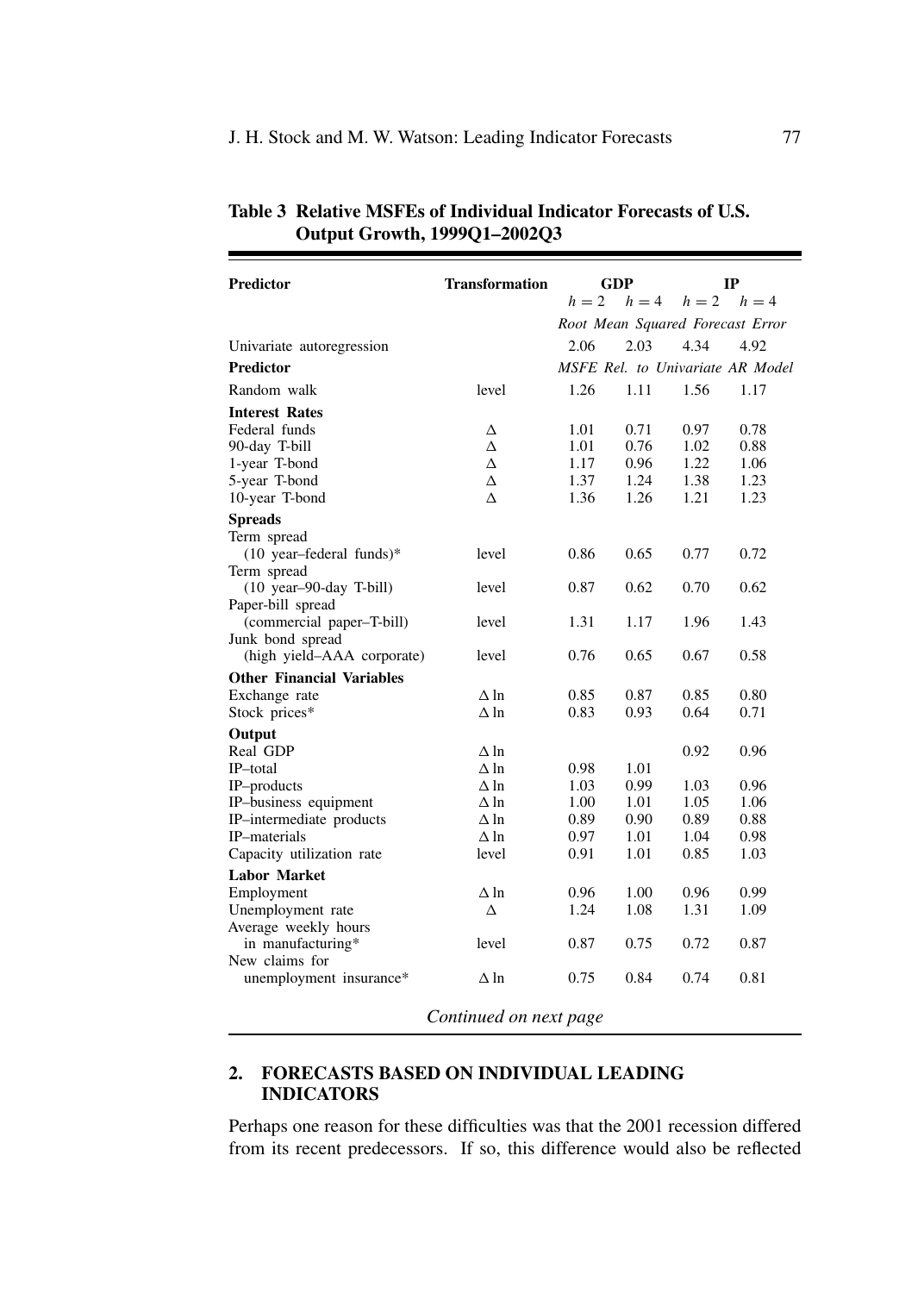| <b>Other Leading Indicators</b>    |               |      |      |      |      |
|------------------------------------|---------------|------|------|------|------|
| Housing starts (building permits)* | $\Delta$ ln   | 1.30 | 1.07 | 1.52 | 1.14 |
| Vendor performance*                | level         | 1.02 | 0.97 | 1.19 | 0.97 |
| Orders-consumer                    |               |      |      |      |      |
| goods and materials*               | $\Delta$ ln   | 0.77 | 0.83 | 0.81 | 0.83 |
| Orders-nondefense                  |               |      |      |      |      |
| capital goods*                     | $\Delta$ ln   | 1.02 | 1.03 | 0.92 | 1.09 |
| Consumer expectations              |               |      |      |      |      |
| (Michigan)*                        | level         | 1.96 | 2.14 | 1.33 | 1.49 |
| <b>Prices and Wages</b>            |               |      |      |      |      |
| GDP deflator                       | $\Delta^2$ ln | 1.00 | 0.94 | 0.94 | 0.84 |
| PCE deflator                       | $\Delta^2$ ln | 1.01 | 1.05 | 0.99 | 0.99 |
| <b>PPI</b>                         | $\Delta^2$ ln | 1.01 | 1.02 | 0.96 | 0.99 |
| Earnings                           | $\Delta^2$ ln | 1.00 | 1.01 | 0.89 | 0.98 |
| Real oil price                     | $\Delta^2$ ln | 1.13 | 1.18 | 1.07 | 1.11 |
| Real commodity price               | $\Delta^2$ ln | 1.04 | 1.00 | 1.12 | 1.09 |
| <b>Money</b>                       |               |      |      |      |      |
| Real M <sub>0</sub>                | $\Delta$ ln   | 2.13 | 2.84 | 1.41 | 1.73 |
| Real M1                            | $\Delta$ ln   | 1.09 | 1.07 | 1.57 | 1.12 |
| Real M <sub>2</sub> *              | $\Delta$ ln   | 2.06 | 1.82 | 2.13 | 1.94 |
| Real M3                            | $\Delta$ ln   | 1.81 | 2.23 | 2.05 | 2.15 |
|                                    |               |      |      |      |      |

**Table 3 Relative MSFEs of Individual Indicator Forecasts of U.S. Output Growth, 1999Q1–2002Q3**

Notes: The entry in the first line is the root MSFE of the AR forecast, in percentage growth rates at an annual rate. The remaining entries are the MSFE of the forecast based on the individual indicator, relative to the MSFE of the benchmark AR forecast. The first forecast is made using data through 1999Q1; the final forecast period ends at 2000Q3. The second column provides the transformation applied to the leading indicator to make the forecast, for example, for the federal funds rate forecasts,  $X_t$  in (1) is the first difference of the federal funds rate.

\*Included in the Conference Board's Index of Leading Indicators.

in the performance of leading indicators over this episode. In this section, we examine the performance of forecasts based on individual leading indicators during the 2001 recession. We begin by discussing the methods used to construct these forecasts, then turn to graphical and quantitative analyses of the forecasts.

#### **Construction of Leading Indicator Forecasts**

The leading indicator forecasts were computed by regressing future output growth over two or four quarters against current and past values of output growth and the candidate leading indicator. Specifically, let  $Y_t = \Delta \ln Q_t$ , where  $Q_t$  is the level of output (either the level of real GDP or the Index of Industrial Production), and let  $X_t$  be a candidate predictor (e.g., the term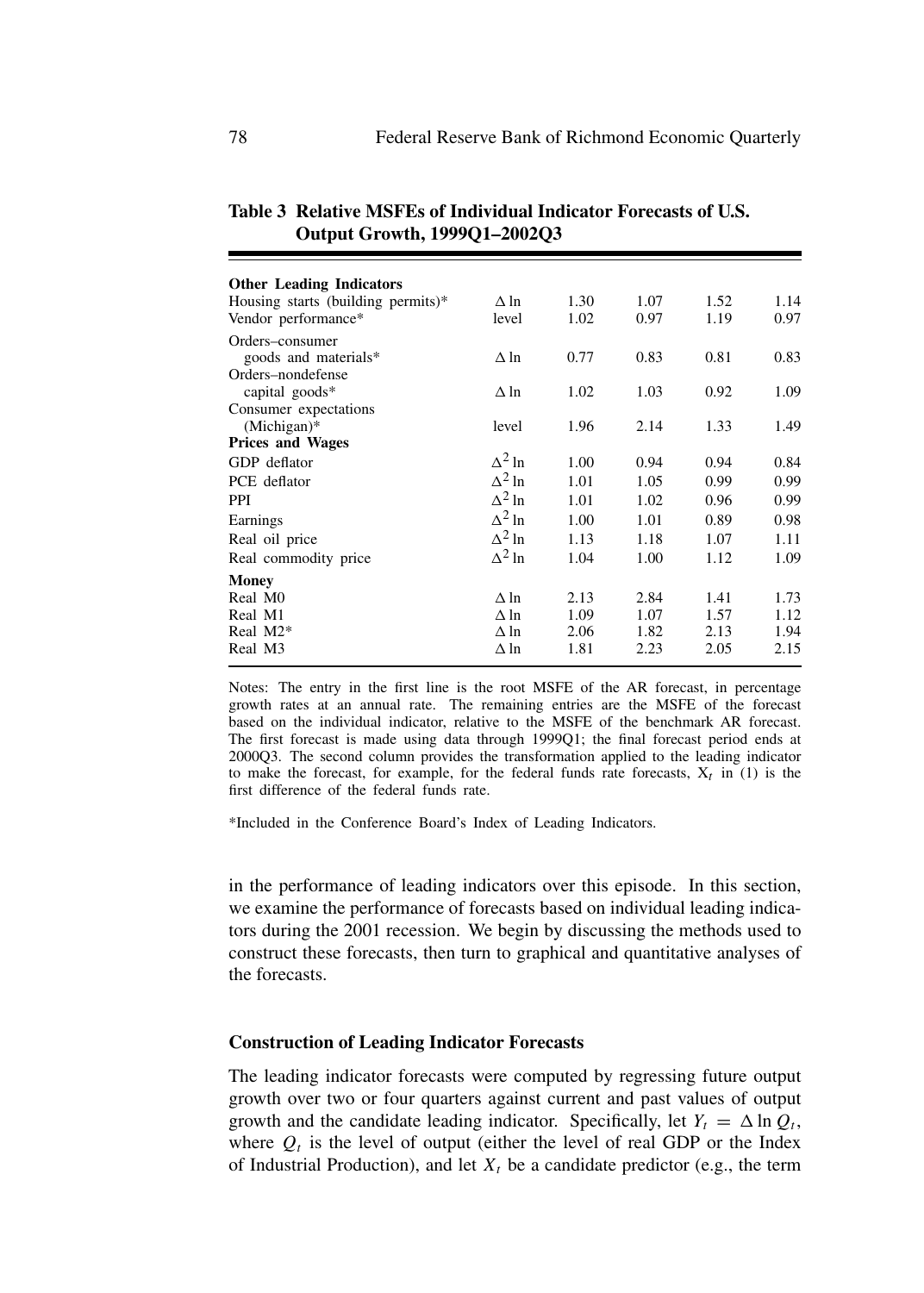#### J. H. Stock and M. W. Watson: Leading Indicator Forecasts 79

spread). Let  $Y_{t+h}^h$  denote output growth over the next h quarters, expressed at an annual rate; that is, let  $Y_{t+h}^h = (400/h) \ln(Q_{t+h}/Q_t)$ . The forecasts of  $Y_{t+h}^h$  are made using the h-step-ahead regression model,

$$
Y_{t+h}^h = \alpha + \sum_{i=0}^{p-1} \beta_i X_{t-i} + \sum_{i=0}^{q-1} \gamma_i Y_{t-i} + u_{t+h}^h,
$$
 (1)

where  $u_{t+h}^h$  is an error term and  $\alpha$ ,  $\beta_0$ , ...,  $\beta_{p-1}$ ,  $\gamma_0$ , ...,  $\gamma_{q-1}$  are unknown regression coefficients. Forecasts are computed for two- and four-quarter horizons ( $h = 2$  and  $h = 4$ ).

To simulate real-time forecasting, the coefficients of equation (1) were estimated using only data prior to the forecast date. For example, for a forecast made using data through the fourth quarter of 2000, we estimate (1) using only data available through the fourth quarter of 2000. Moreover, the number of lags of X and Y included in (1), that is,  $p$  and  $q$ , were also estimated using only data available through the date of the forecast; specifically,  $p$  and  $q$ were selected using the Akaike Information Criterion (AIC), with  $1 \le p \le 4$ and  $0 \le q \le 4$ <sup>2</sup> Restricting the estimation to data available through the forecast date—in this example, 2000Q4—prevents the forecasts from being misleadingly accurate by using future data and also helps to identify shifts in the forecasting relation during the period that matters for forecasting, the end of the sample. This approach, in which all estimation and model selection is done using only data prior to the forecast date, is commonly called "pseudo out-ofsample forecasting"; for an introduction to pseudo out-of-sample forecasting methods and examples, see Stock and Watson (2003b, Section 12.7).

As a benchmark, we computed a multistep autoregressive (AR) forecast, in which (1) is estimated with no  $X_t$  predictor and the lag length is chosen using the AIC ( $0 \le q \le 4$ ). As an additional benchmark, we computed a recursive random walk forecast, in which  $\hat{Y}_{t+h|t}^h = h\hat{\mu}_t$ , where  $\hat{\mu}_t$  is the sample average of  $Y_s$ ,  $s = 1, \ldots, t$ . Like the leading indicator forecasts, these benchmark forecasts were computed following the pseudo out-of-sample methodology.3

<sup>&</sup>lt;sup>2</sup> The AIC is AIC(*p*, *q*) = ln(*SSR<sub>p</sub>*,*q* /T) + 2(*p* + *q* + 1)/*T*, where *SSR<sub>p</sub>*,*q* is the sum of squared residuals from the estimation of (1) with lag lengths *p* and *q*, and *T* is the number of observations. The lag lengths p and q are chosen to minimize  $AIC(p, q)$  by trading off better fit (the first term) against a penalty for including more lags (the second term). For further explanation and a worked example, see Stock and Watson (2003b, Section 12.5).

<sup>3</sup> One way that this methodology does *not* simulate real-time forecasting is that we use the most recently available data to make the forecasts, rather than the data that were actually available in real time. For many of the leading indicators, such as interest rates and consumer expectations, the data are not revised, so this is not an issue. For others, such as GDP, revisions can be large, and because our simulated real-time forecasts use GDP growth as a predictor in equation (1), their performance in this exercise could appear better than it might have in real time, when preliminary values of GDP would be used.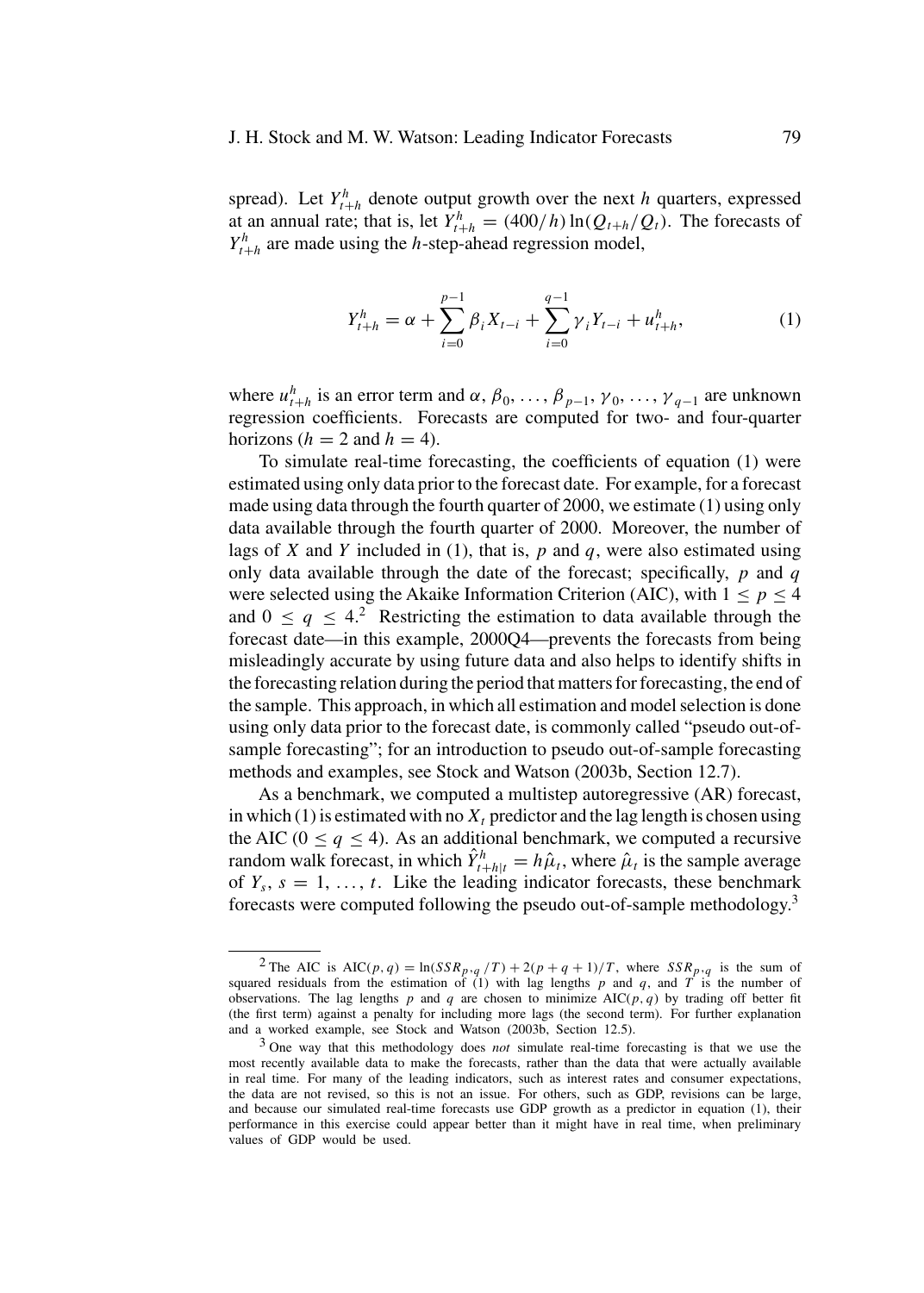## **A Look at Twelve Leading Indicators**

We begin the empirical analysis by looking at the historical paths of twelve commonly used monthly leading indicators. After describing the twelve indicators, we see how they fared during the 2001 recession.

#### *The Twelve Leading Indicators*

Six of these indicators are based on interest rates or prices: a measure of the term spread (the ten-year Treasury bond rate minus the federal funds rate); the federal funds rate; the paper-bill spread (the three-month commercial paper rate minus the Treasury bill rate); the high-yield "junk" bond spread (the difference between the yield on high-yield securities<sup>4</sup> and the  $AAA$  corporate bond yield); the return on the S&P 500; and the real price of oil. Research in the late 1980s (Stock and Watson 1989; Harvey 1988, 1989; Estrella and Hardouvelis 1991) provided formal empirical evidence supporting the idea that an inverted yield curve signals a recession, and the term spread is now one of the seven indicators in the Conference Board's Index of Leading Indicators (ILI). The federal funds rate is included because it is the instrument of monetary policy. Public-private spreads also have been potent indicators in past recessions (Stock and Watson 1989; Friedman and Kuttner 1992); the second of these, the junk bond spread, was proposed by Gertler and Lown (2000) as an alternative to the paper-bill spread, which failed to move before the 1991 recession. Stock returns have been a key financial leading indicator since they were identified as such by Mitchell and Burns (1938), and the S&P 500 return is included in  $ILI<sup>5</sup>$  Finally, fluctuations in oil prices are widely considered to be a potentially important source of external economic shocks and have been associated with past recessions (e.g., Hamilton 1983).

The next five indicators measure different aspects of the real economy. Three of these are in the ILI: new claims for unemployment insurance; housing starts (building permits); and the University of Michigan Index of Consumer Expectations. Because corporate investment played a central role in the 2001 recession, we also look at two broad monthly measures of business investment: industrial production of business equipment and new orders for capital goods. Finally, we consider a traditional leading indicator, the growth rate of real M2, which also enters the ILI.

<sup>4</sup> Merrill Lynch, U.S. High Yield Master II Index.

<sup>5</sup> For a review of the extensive literature over the past fifteen years on the historical and international performance of asset prices as leading indicators, see Stock and Watson (2001).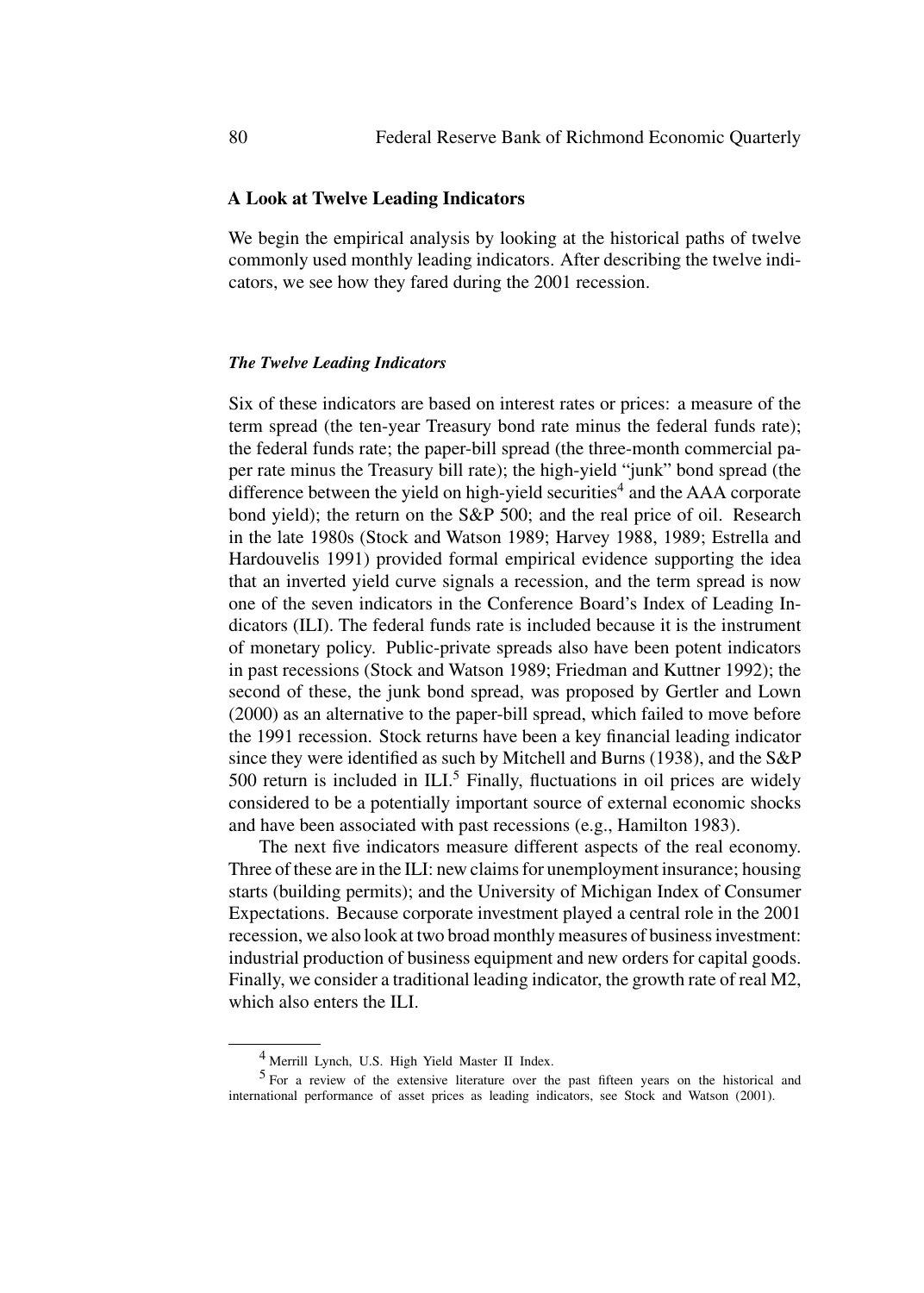

## **Figure 3 Twelve Leading Indicators from 1986 to 2002, Two-Quarter Growth in Real GDP, and Its Leading-Indicator-Based Forecast**

#### *Graphical Analysis*

Figure 3 plots the time path of these twelve leading indicators from 1986Q1 through 2002Q3, along with actual two-quarter real GDP growth and its forecast based on that indicator. For each series in Figure 3, the solid lines are the actual two-quarter GDP growth (thick line) and its indicator-based forecast (thin line); the dates correspond to the date of the forecast (so the value plotted for the first quarter of 2001 is the forecasted and actual growth of GDP over the second and third quarters, at an annual rate). The dashed line is the historical values of the indicator itself (the value of the indicator plotted in the first quarter of 2001 is its actual value at that date). The scale for the solid lines is given on the right axis and the scale for the dashed line is given on the left axis.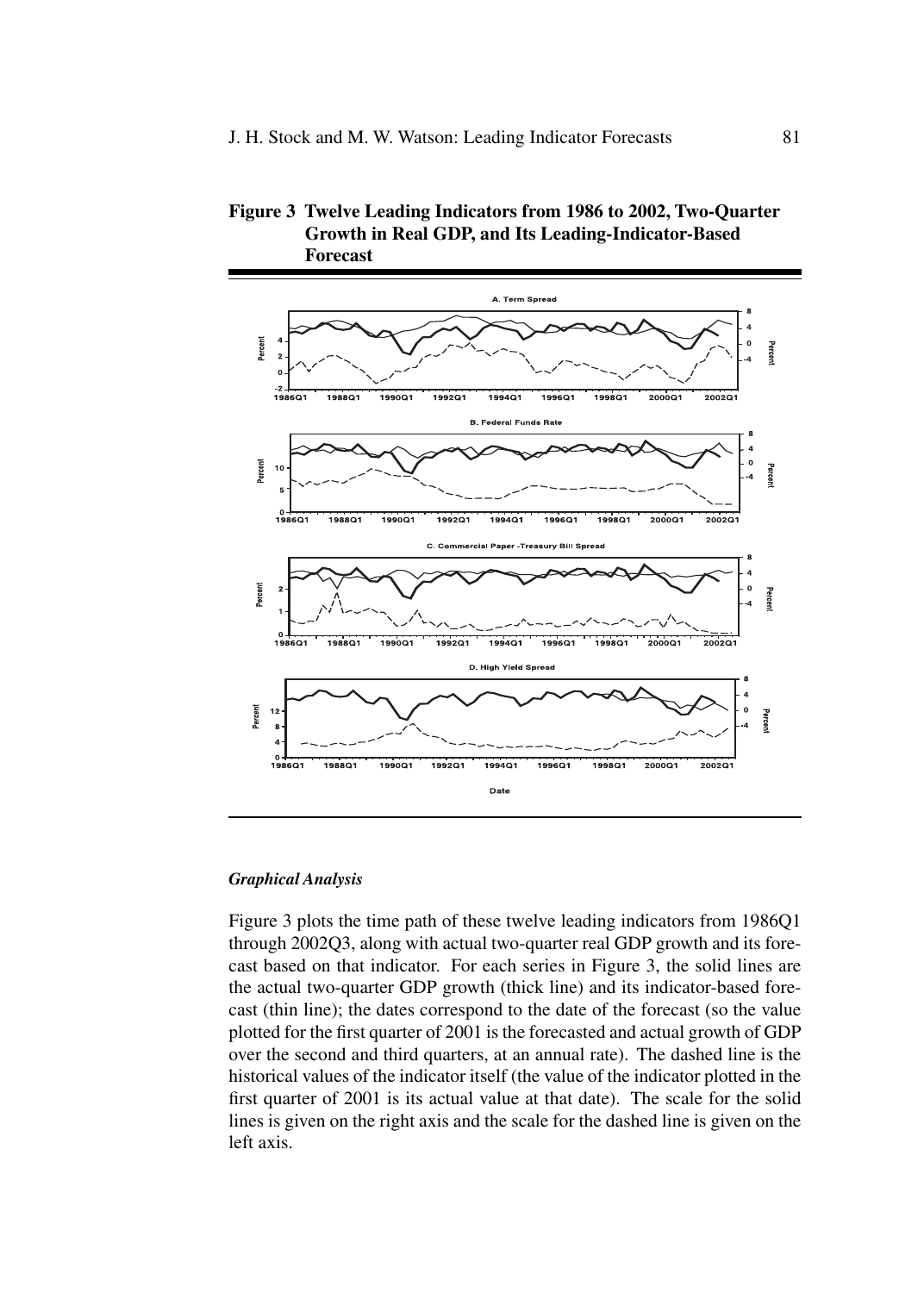



Inspection of Figure 3 reveals that some of these indicators moved in advance of the economic contraction, but others did not. The term spread provided a clear signal that the economy was slowing: the long government rate was less than the federal funds rate from June 2000 through March 2001. The decline in the stock market through the second half of 2000 also presaged further declines in the economy. New claims for unemployment insurance rose sharply over 2000, signaling a slowdown in economic activity. In contrast, other indicators, particularly series related to consumer spending, were strong throughout the first quarters of the recession. Housing starts fell sharply during the 1990 recession but remained strong through 2000. The consumer expectation series remained above 100 throughout 2000, reflecting overall positive consumer expectations. Although new capital goods orders dropped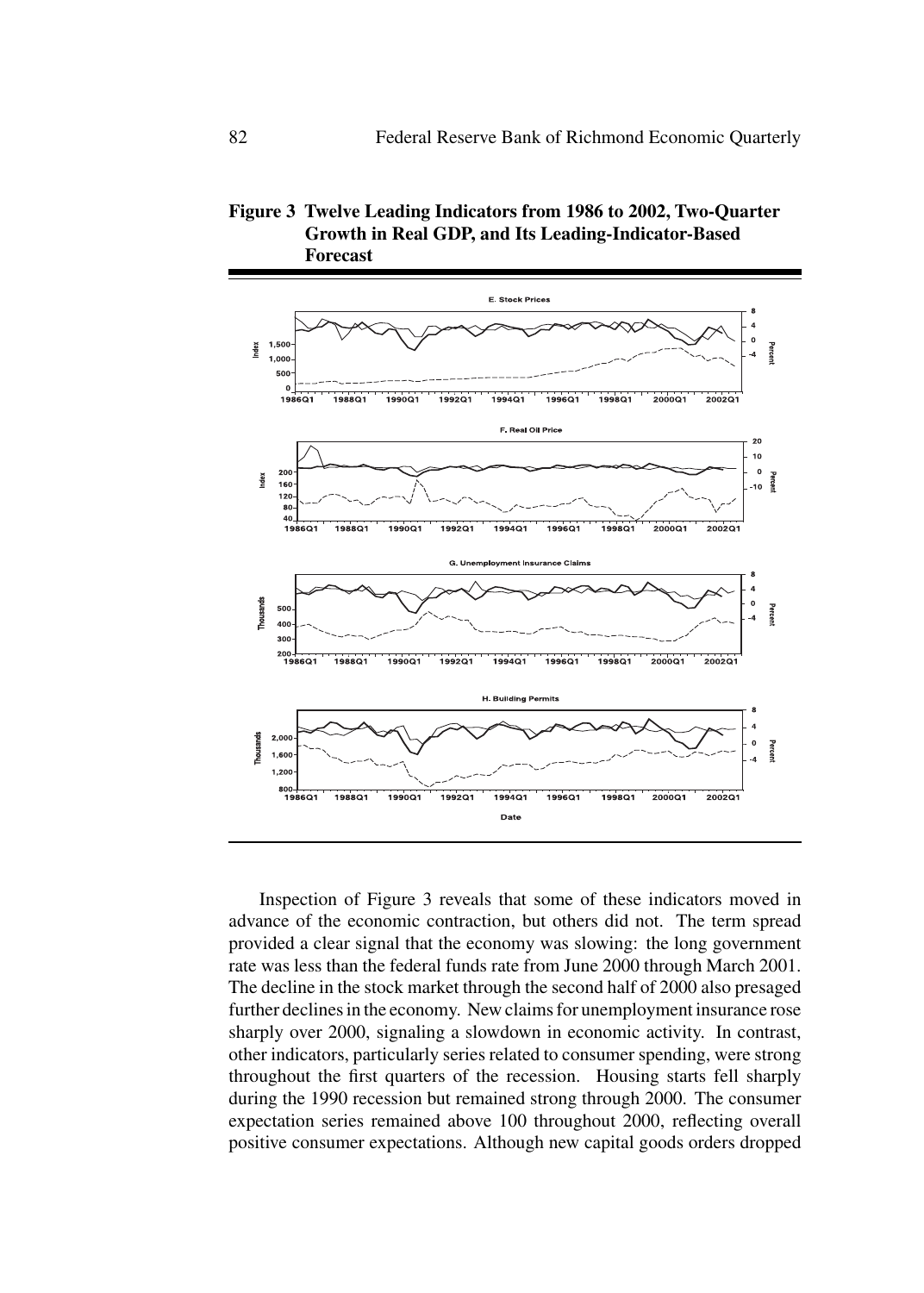



Notes: The solid lines are actual two-quarter GDP growth (thick line) and its indicatorbased forecast (thin line), aligned so that the plotted date is the date of the forecast. The dashed line is the historical values of the indicator itself. The scale for the solid lines is given on the right axis and the scale for the dashed line is given on the left axis.

off sharply, that decline was contemporaneous with the decline in GDP, and in this sense new capital goods orders did not forecast the onset of the recession. The paper-bill spread provided no signal of the recession: although it moved up briefly in October 1998, October 1999, and June 2000, the spread was small and declining from August 2000 through the end of 2001, and the forecast of output growth based on the paper-bill spread remained steady and strong. In contrast, the junk bond spread rose sharply in 1998, leveled off, then rose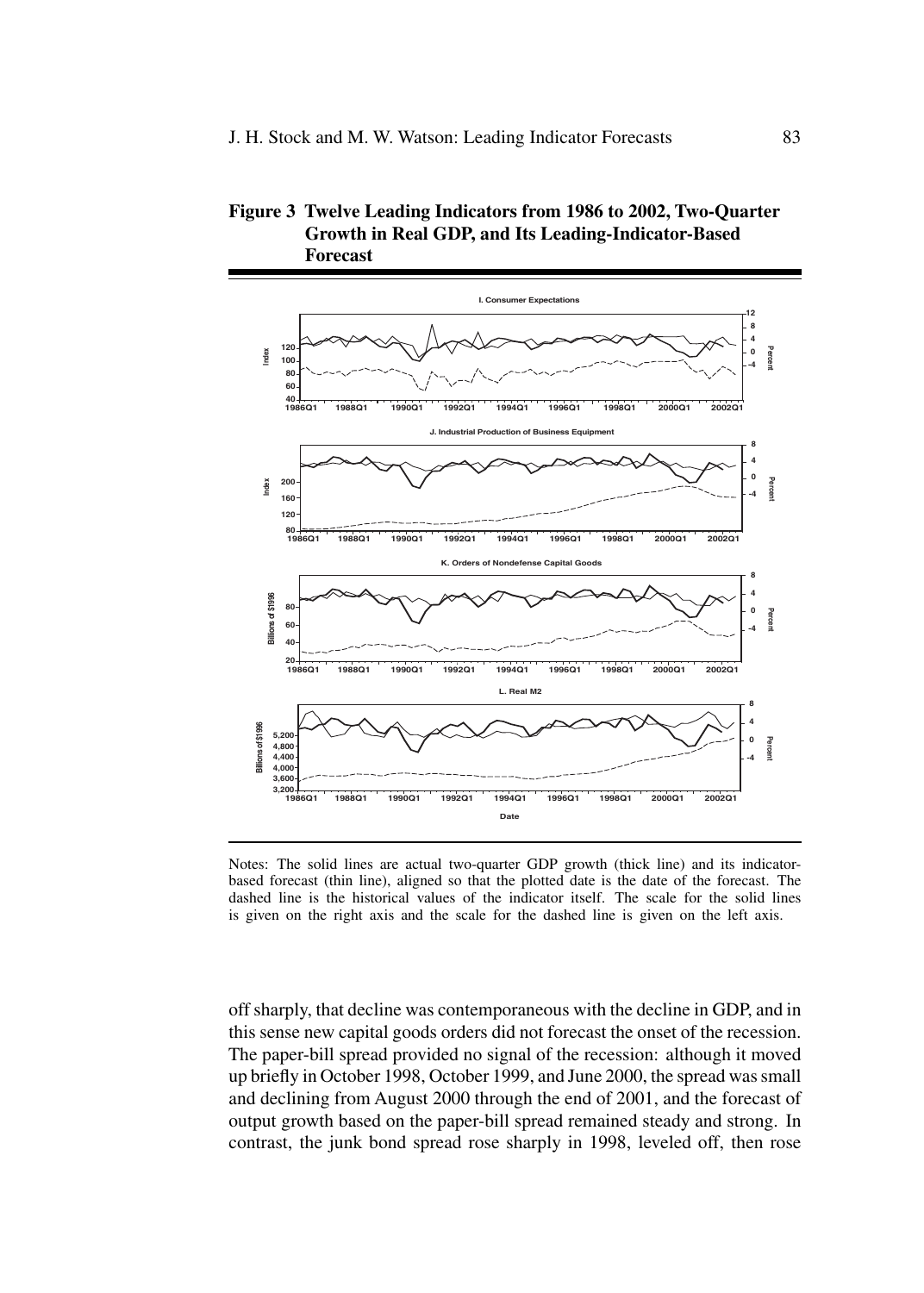again in 2000. The junk bond spread correctly predicted a substantial slowing in the growth rate of output during 2001; however, it incorrectly predicted a slowdown during 1998. Finally, real M2 performed particularly poorly; the strong growth of the money supply before and during this recession led to M2-based output forecasts that were far too optimistic.

#### **Quantitative Analysis of Forecast Errors**

The graphical analysis shows that many of these indicators produced overly optimistic forecasts, which in turn led to large forecast errors. However, some indicators performed better than others. To assess forecast performance more precisely, we examine the mean squared forecast error over this episode of the different indicators relative to a benchmark autoregressive forecast. The mean squared forecast error is the most common way, but not the only way, to quantify forecasting performance, and we conclude this section with a brief discussion of the results if other approaches are used instead.

#### *Relative Mean Squared Forecast Error*

The relative mean squared forecast error (MSFE) compares the performance of a candidate forecast (forecast  $i$ ) to a benchmark forecast; both forecasts are computed using the pseudo out-of-sample methodology. Specifically, let  $\hat{Y}_{i,t+h|t}^h$  denote the pseudo out-of-sample forecast of  $Y_{t+h}^h$ , computed using data through time t, based on the  $i^{th}$  individual indicator. Let  $\hat{Y}_{0,t+h|t}^h$  denote the corresponding benchmark forecast made using the autoregression. Then the relative MSFE of the candidate forecast, relative to the benchmark forecast, is

relative MSE = 
$$
\frac{\sum_{t=T_1}^{T_2-h} (Y_{t+h}^h - \hat{Y}_{i,t+h|t}^h)^2}{\sum_{t=T_1}^{T_2-h} (Y_{t+h}^h - \hat{Y}_{0,t+h|t}^h)^2},
$$
 (2)

where  $T_1$  and  $T_2 - h$  are, respectively, the first and last dates over which the pseudo out-of-sample forecast is computed. For this analysis, we set  $T_1$  to 1999Q1 and  $T_2$  to 2002Q3. If the relative MSFE of the candidate forecast is less than one, then the forecast based on that leading indicator outperformed the AR benchmark in the period just before and during the 2001 recession.

In principle, it would be desirable to report a standard error for the relative MSFE in addition to the relative MSFE itself. If the benchmark model is not nested in (that is, is not a special case of) the candidate model, then the standard error can be computed using the methods in West (1996). Clark and McCracken (2001) show how to test the hypothesis that the candidate model provides no improvement in the more complicated case that the candidate model nests the benchmark model. Unfortunately, neither situation applies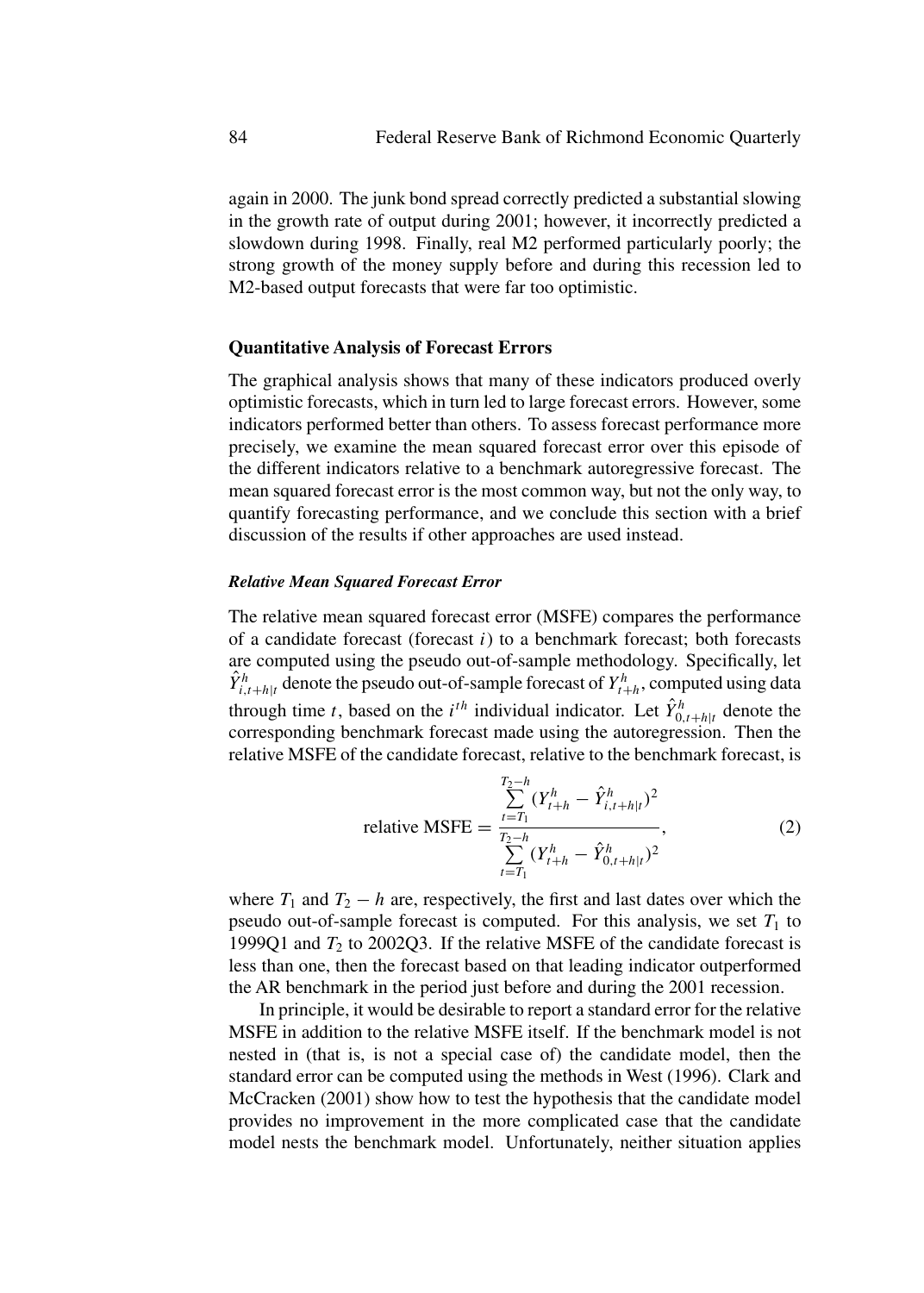| <b>Combination Forecast Method</b> |         | <b>GDP</b> | IP    |         |  |
|------------------------------------|---------|------------|-------|---------|--|
|                                    | $h = 2$ | $h = 4$    | $h=2$ | $h = 4$ |  |
| <b>Based on All Indicators</b>     |         |            |       |         |  |
| Mean                               | 0.95    | 0.94       | 0.95  | 0.95    |  |
| Median                             | 0.96    | 0.95       | 0.97  | 0.95    |  |
| Inverse MSFE weights               | 0.97    | 0.98       | 0.95  | 0.96    |  |
| <b>Excluding Money</b>             |         |            |       |         |  |
| Mean                               | 0.94    | 0.91       | 0.91  | 0.92    |  |
| Median                             | 0.96    | 0.94       | 0.92  | 0.94    |  |
| Inverse MSFE weights               | 0.96    | 0.95       | 0.93  | 0.94    |  |

**Table 4 Relative MSFEs of Combination Forecasts, 1999Q1–2002Q3**

Notes: Entries are the relative MSFEs of combination forecasts constructed using the full set of leading indicator forecasts in Table 3 (first three rows) and using the subset that excludes monetary aggregates (final three rows).

here because the lag length is chosen every quarter using the AIC; in some quarters the candidate model nests the benchmark, but in other quarters it does not. Because methods for this mixed case have yet to be worked out, the empirical results below report relative MSFEs but not standard errors.

#### *Empirical Results*

The relative MSFEs for thirty-seven leading indicators (including the twelve in Figure 3) are presented in the final four columns of Table 3 for two- and four-quarter-ahead forecasts of GDP growth and IP growth; the indicator and its transformation appear in the first two columns.

The mixed forecasting picture observed in Figure 3 is reflected in the MSFEs in Table 3. The relative MSFEs show that some predictors—the term spread, short-term interest rates, the junk bond spread, stock prices, and new claims for unemployment insurance—produced substantial improvements over the benchmark AR forecast. For example, the mean squared forecast error of the four-quarter-ahead forecast of GDP based on either measure of the term spread was one-third less than the AR benchmark. The two-quarterahead forecast of real GDP growth based on unemployment insurance claims had an MSFE 75 percent of the AR benchmark, another striking success.

In contrast, forecasts based on consumer expectations, housing starts, long-term interest rates, oil prices, or the growth of monetary aggregates all performed worse—in some cases, much worse—than the benchmark autoregression. Overall, the results from Table 3 reinforce the graphical analysis based on Figure 3 and provide an impression of inconsistency across indicators and, for a given indicator, inconsistency over time (e.g., the differing behavior of housing starts during the 1990 and 2001 recessions). This instability of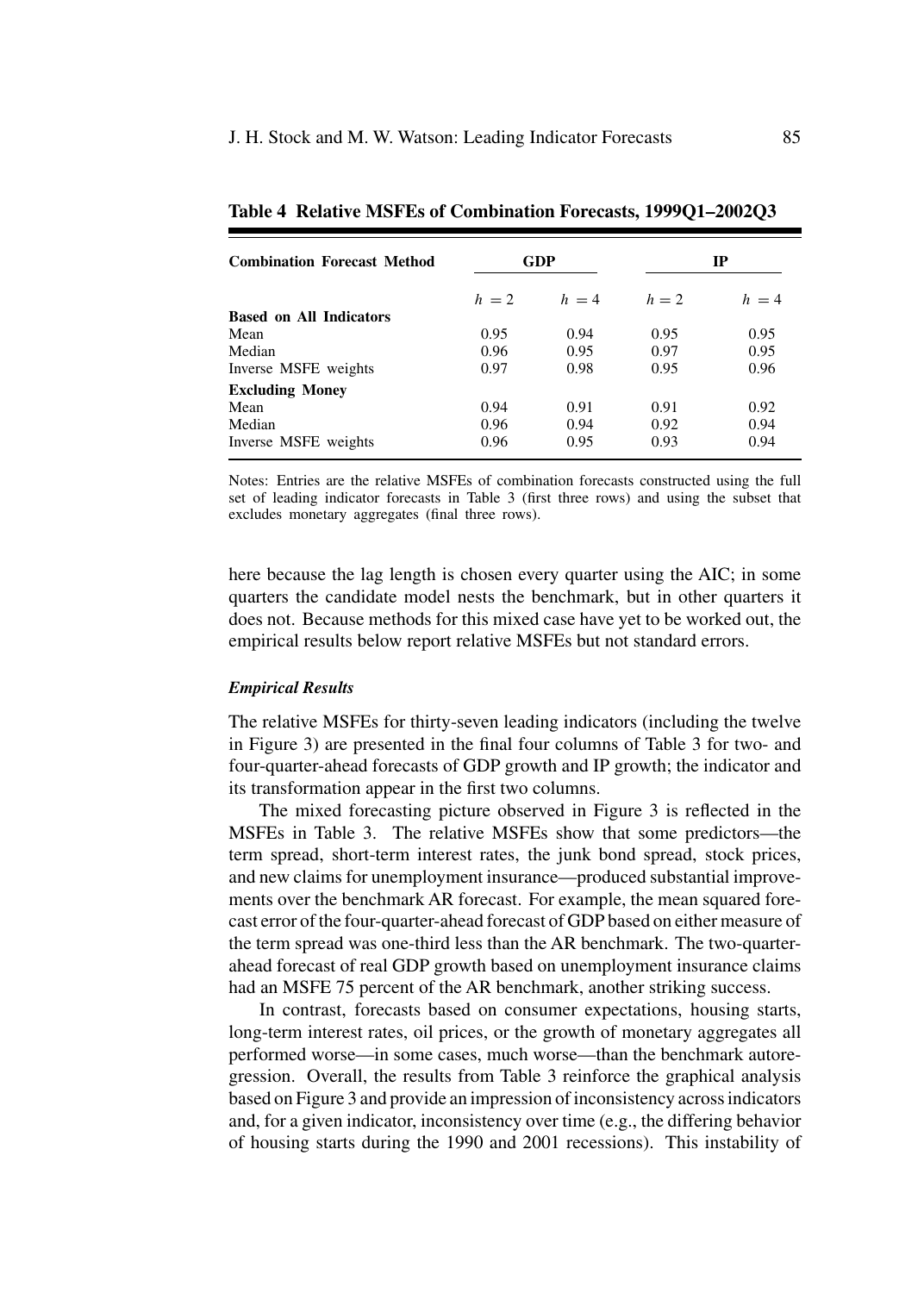forecasts based on individual leading indicators is consistent with other recent econometric evidence on the instability of forecast relations in the United States and other developed economies; see, for example, the review of forecasts with asset prices in Stock and Watson (2001).

## *Results for Other Loss Functions*

The mean squared forecast error is based on the most commonly used forecast loss function, quadratic loss. Quadratic loss implies a particular concern about large mistakes (a forecast error twice as large is treated as four times as "costly"). Although the theoretical literature abounds with other forecast loss functions, after quadratic loss the next most frequently used loss function in practice is mean absolute error loss, which in turn leads to considering the relative mean absolute forecast error (MAFE). The MAFE is defined in the same way as the MSFE in equation (2), except that the terms in the summation appear in absolute values rather than squared. The MAFE imposes less of a penalty for large forecast errors than does the MSFE.

We recomputed the results in Table 3 using the relative MAFE instead of the relative MSFE (to save space, the results are not tabulated here). The qualitative conclusions based on the relative MAFE are similar to those based on the relative MSFE. In particular, the predictors that improved substantially upon the AR as measured by the MSFE, such as the term spread and new claims for unemployment insurance, also did so as measured by the MAFE; similarly, those that fared substantially worse than the AR under the relative MSFE, such as consumer expectations and housing starts, also did so using the MAFE.

This analysis has focused on forecasts of growth rates. A different tack would be to consider forecasts of whether the economy will be in a recession, that is, predicted probabilities that the economy will be in a recession in the near future. This focus on recessions and expansions can be interpreted as adopting a different loss function, one in which the most important thing is to forecast the decree of the NBER Business Cycle Dating Committee. Because this episode has had only one turning point so far, the peak of March 2001, we think that more information about leading indicator forecasts during this period can be gleaned by studying quarterly growth rate forecasts than by focusing on binary recession event forecasts. Still, an analysis of recession event forecasts is complementary to our analysis, and recently Filardo (2002) looked at several probabilistic recession forecasting models. One of his findings is that the results of these models depend on whether final revisions or real-time data are used (the forecasts based on finally revised data are better). He also finds that a probit model based on the term spread, the paper-bill spread, and stock returns provided advance warning of the 2001 recession, a result consistent with the relatively good performance of the term spread and stock returns in Table 3.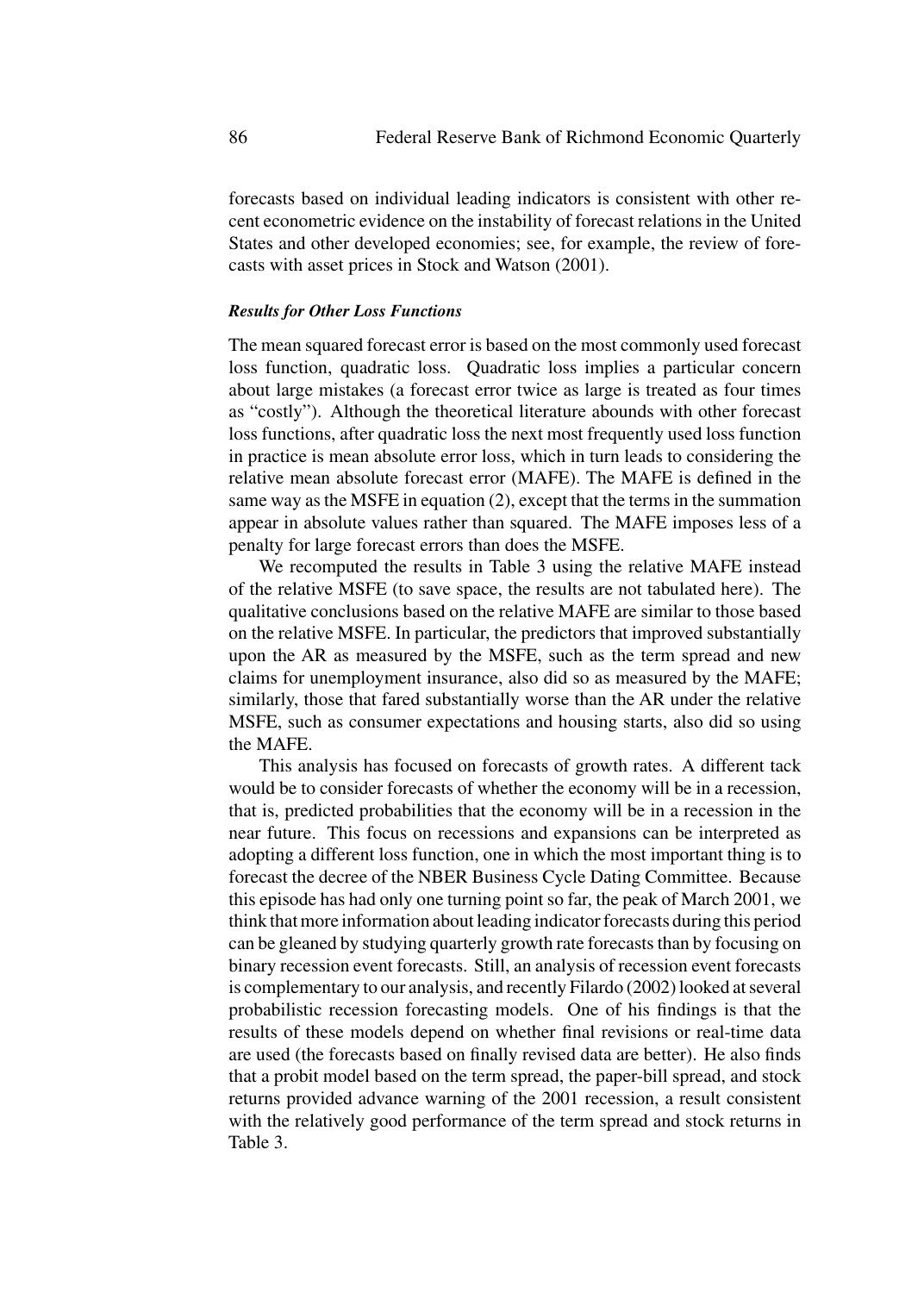## **3. COMBINATION FORECASTS**

The SPF forecasts examined in Tables 1 and 2 are the average of the forecasts by the individual survey respondents. Such pooling of forecasts aggregates the different information and models used by participating forecasters, and studies show that pooled, or combination, forecasts regularly improve upon the constituent individual forecasts (see Clemen 1989; Diebold and Lopez 1996; and Newbold and Harvey 2002). Indeed, in their original work on leading indicators, Mitchell and Burns (1938) emphasized the importance of looking at many indicators, because each provides a different perspective on current and future economic activity.

In this section, we pursue this line of reasoning and examine the performance during the 2001 recession of combination forecasts that pool the forecasts based on the individual leading indicators examined in Section 3. The literature on forecast combination has proposed many statistical methods for combining forecasts; two important early contributions to this literature are Bates and Granger (1969) and Granger and Ramanathan (1984). Here we consider three simple methods for combining forecasts: the mean, the median, and an MSFE-weighted average based on recent performance.

The mean combination forecast is the sample average of the forecasts in the panel. The median modifies this by computing the median of the panel of forecasts instead of the mean, which has the potential advantage of reducing the influence of "crazy" forecasts, or outliers. This is the method that was used to produce the SPF combination forecasts in Table 1. The MSFE-weighted average forecast gives more weight to those forecasts that have been performing well in the recent past. Here we implement this combination forecast by computing the forecast error for each of the constituent forecasts over the period from 1982Q1 through the date that the forecast is made (thereby following the pseudo out-of-sample methodology), then estimating the current mean squared forecast error as the discounted sum of past squared forecast errors, with a quarterly discount factor of 0.95. The weight received by any individual forecast in the weighted average is inversely proportional to its discounted mean squared forecast error, so the leading indicators that have been performing best most recently receive the greatest weight.

The results are summarized in Table 4. The combination forecasts provide consistent modest improvements over theAR benchmark. During this episode, the simple mean performed better than either the median or inverse MSFEweighted combination forecasts.

Because real money has been an unreliable leading indicator of output for many years in many developed economies (Stock and Watson 2001)—a characteristic that continued in the 2001 recession—it is also of interest to consider combination forecasts that exclude the monetary aggregates. Not surprisingly given the results in Table 3, the combination forecasts excluding money exhibit better performance than those that include the monetary aggregates.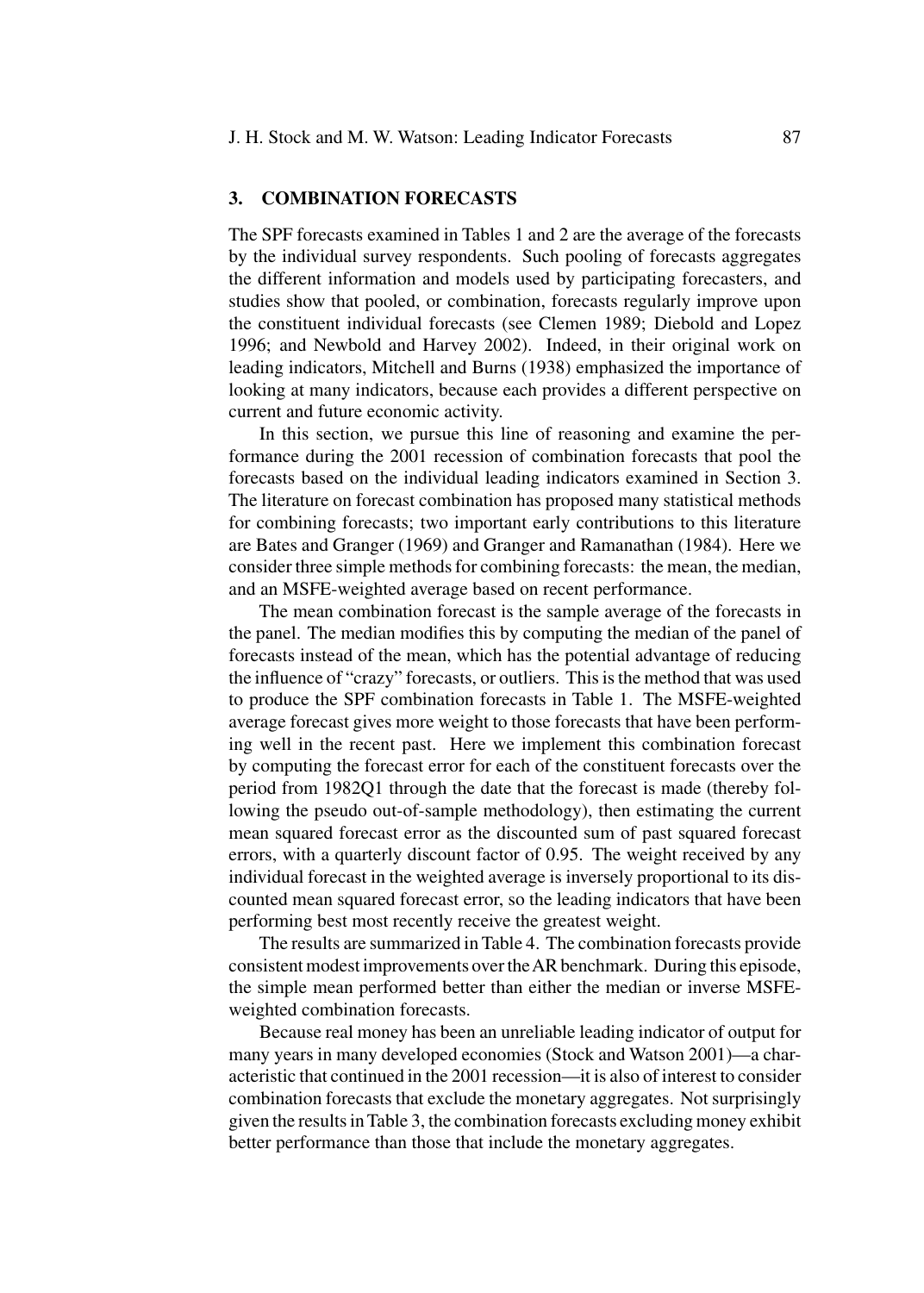Of course, the sample size is small and we should refrain from drawing strong conclusions from this one case study. Moreover, the improvements of the combination forecasts over the AR benchmark are less than the improvements shown by those individual indicators, such as new claims for unemployment insurance, that were, in retrospect, most successful during this episode. Still, the performance of the simple combination forecasts results is encouraging.

## **4. DISCUSSION AND CONCLUSIONS**

Leo Tolstoy opened *Anna Karenina* by asserting, "Happy families are all alike; every unhappy family is unhappy in its own way." So too, it seems, with recessions. While the decline of the stock market gave some advance warning of the 2001 recession, it was not otherwise a reliable indicator during the 1980s and 1990s. Building permits and consumer confidence, which declined sharply preceding and during the 1990 recession, maintained strength well into the 2001 recession. While the term spread indicated an economic slowdown in 2001, it did not give an early signal in the 1990 recession. The varying performance of these indicators reflects the differences in the shocks and economic conditions prior to the 1990 and 2001 recessions.

In retrospect, the performance of the various individual indicators is generally consistent with the view that this recession was a joint consequence of a sharp decline of the stock market (perhaps nudged by some monetary tightening) and an associated pronounced decline in business investment, especially in information technology. These shocks affected manufacturing and production but diffused only slowly to general employment, incomes, and consumption. But without knowing these shocks in advance, it is unclear how a forecaster would have decided in 1999 which of the many promising leading indicators would perform well over the next few years and which would not.

The failure of individual indicators to perform consistently from one recession to the next, while frustrating, should not be surprising. After all, the U.S. economy has undergone important changes during the past three decades, including an expansion of international trade, the development of financial markets and the concomitant relaxing of liquidity constraints facing consumers, and dramatic increases in the use of information technology in manufacturing and inventory management. Moreover, the conduct of monetary policy arguably has shifted from being reactionary, using recessions to quell inflation, to more proactive, with the Fed acting as if it is targeting inflation (see Goodfriend 2002). As we discuss elsewhere (Stock and Watson 2001, 2003a), these and other macroeconomic changes could change the relation between financial leading indicators and economic activity and, to varying degrees, could contribute to the reduction in volatility of GDP that the United States (and other countries) have enjoyed since the mid-1980s.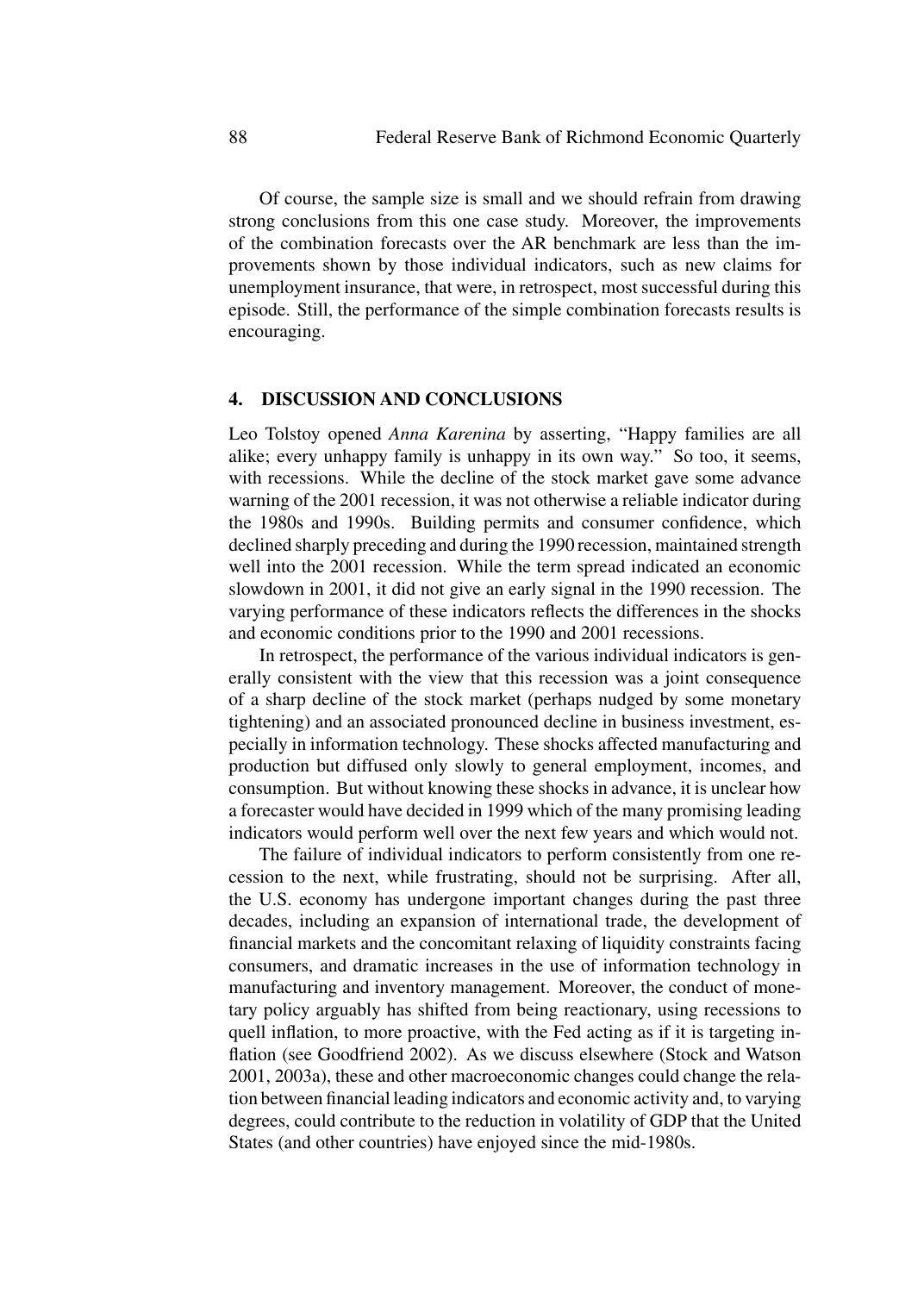Our conclusion—that every decline in economic activity declines in its own way—is not new. Indeed, one of the reasons that Mitchell and Burns (1938) suggested looking at many indicators was that each measured a different feature of economic activity, which in turn can play different roles in different recessions. In light of the variable performance of individual indicators and the evident difficulty professional forecasters had during this episode, the results for the combination forecasts are encouraging and suggest that, taken together, leading economic indicators did provide some warning of the economic difficulties of 2001.

# **REFERENCES**

- Bates, J. M., and Clive W. J. Granger. 1969. "The Combination of Forecasts." *Operations Research Quarterly* 20: 451–68.
- Blanchard, Olivier J. 1993. "Consumption and the Recession of 1990–1991." *American Economic Review Papers and Proceedings* 83(2): 270–75.
- Clark, Todd E., and Michael W. McCracken. 2001. "Tests of Equal Forecast Accuracy and Encompassing for Nested Models." *Journal of Econometrics* 105 (November): 85–100.
- Clemen, Robert T. 1989. "Combining Forecasts: A Review and Annotated Bibliography." *International Journal of Forecasting* 5(4): 559–83.
- Diebold, Francis X., and J. A. Lopez. 1996. "Forecast Evaluation and Combination." In *Handbook of Statistics*, edited by G. S. Maddal and C. R. Rao. Amsterdam: North-Holland.
- Estrella, Arturo, and Gikas Hardouvelis. 1991. "The Term Structure as a Predictor of Real Economic Activity." *Journal of Finance* 46 (June): 555–76.
- Filardo, Andrew J. 2002. "The 2001 U.S. Recession: What Did Recession Prediction Models Tell Us?" Manuscript, Bank for International Settlements.
- Friedman, Benjamin M., and Kenneth N. Kuttner. 1992. "Money, Income, Prices and Interest Rates." *American Economic Review* 82 (June): 472–92.
- Gertler, Mark, and Cara S. Lown. 2000. "The Information in the High Yield Bond Spread for the Business Cycle: Evidence and Some Implications." NBER Working Paper 7549 (February).